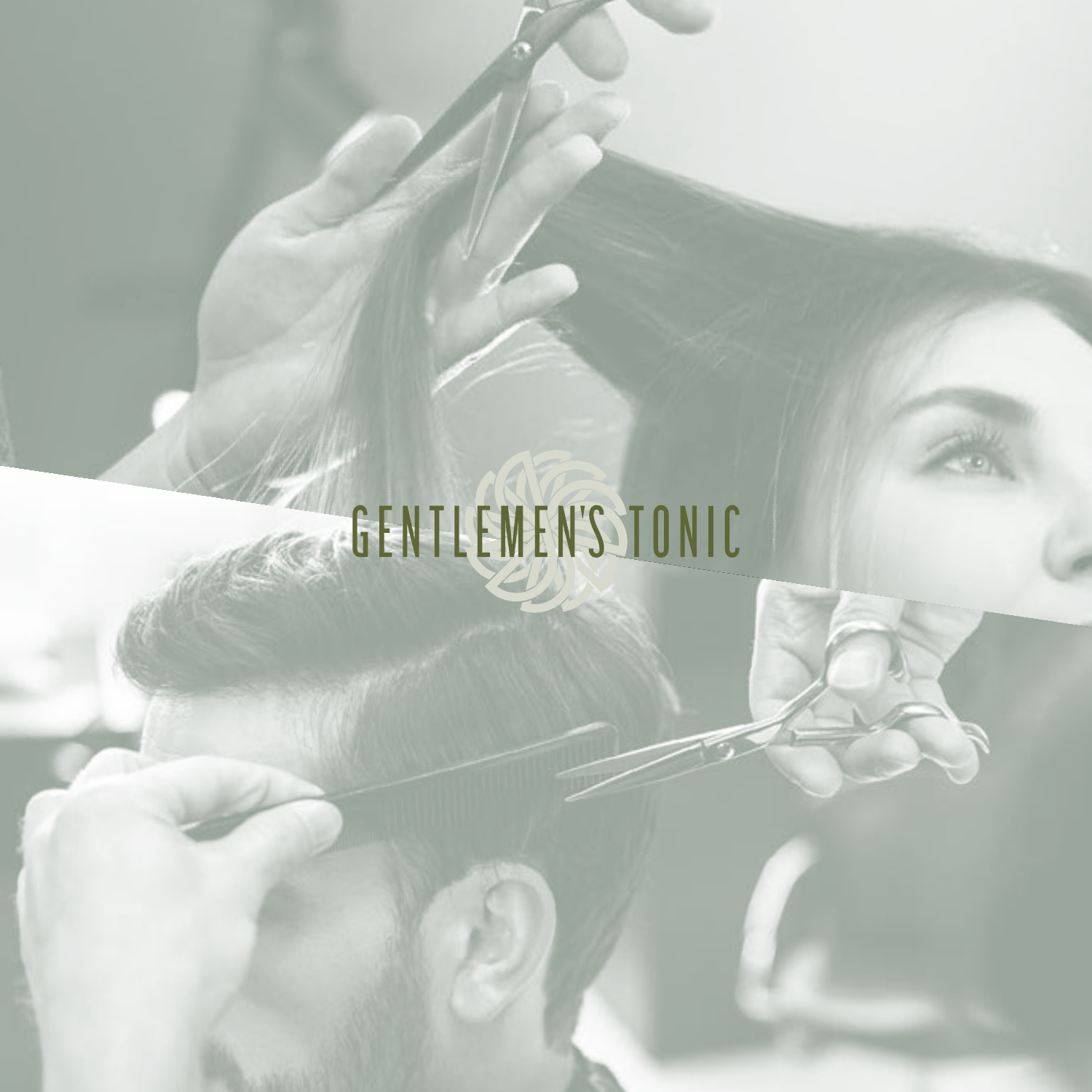### GENTLEMEN'S TONIC AT THE GRAND LISBOA PALACE

Gentlemen's Tonic is an international, award-winning, luxury grooming and hair concept which is synonymous with style. Delivering high quality service to our worldly and discerning clientele and is available for all genders.

Located on the 3<sup>rd</sup> Floor, Gentlemen's Tonic is a pioneer in both the retail and professional market and offers an award-winning selection of grooming products and services, as well as having the most scientifically advanced anti-ageing cosmeceutical range ever developed for men.

Our philosophy is simple - we endeavour to provide the perfect antidote to the stresses and strains of modern life, providing treatments and products that revive, invigorate and promote wellbeing. Highly trained, friendly and professional staff will deliver a truly unique experience in an environment that is both private and personal.

While marrying traditional services with modern techniques, Gentlemen's Tonic will deliver Be-spoke treatments that will always meet the specific needs of our clients.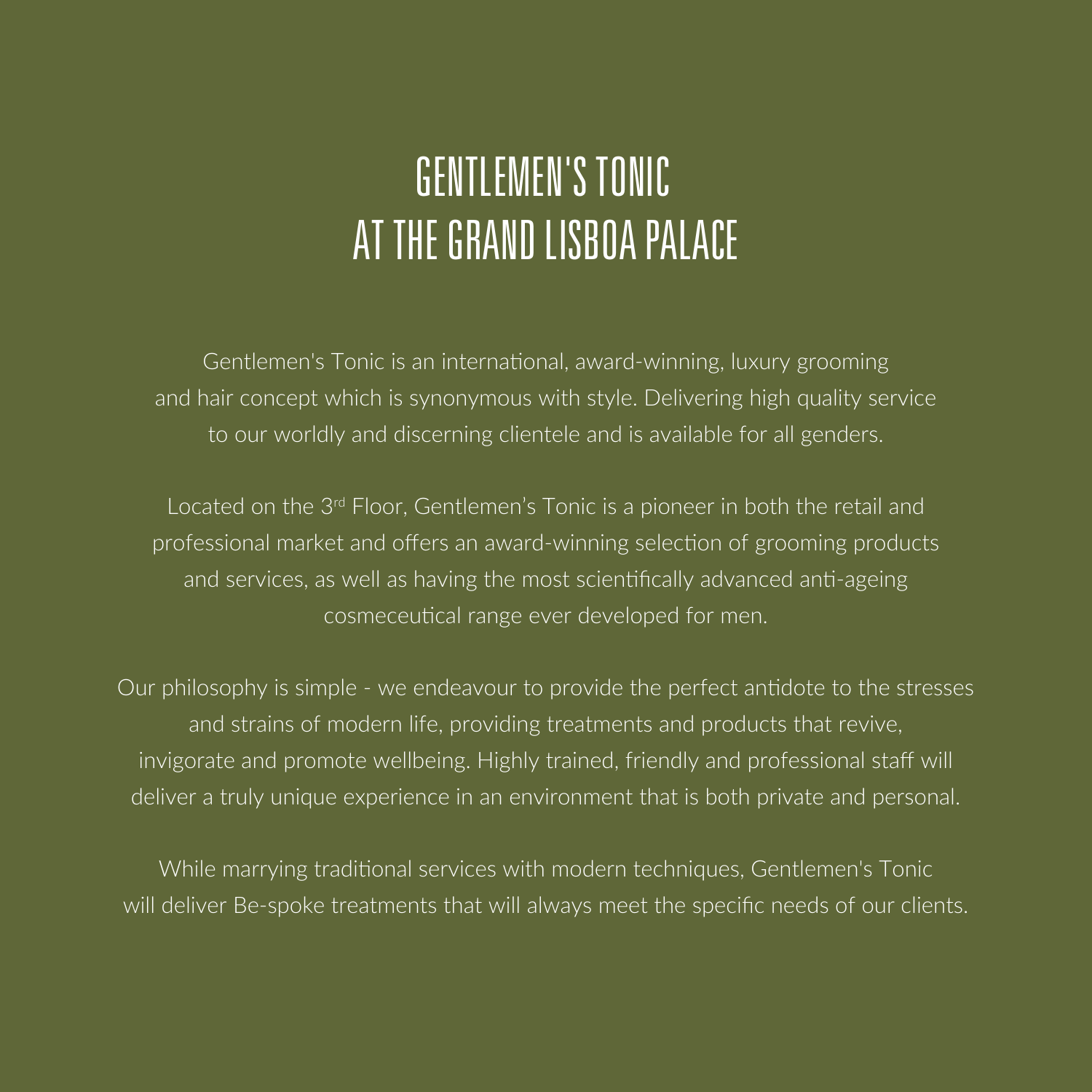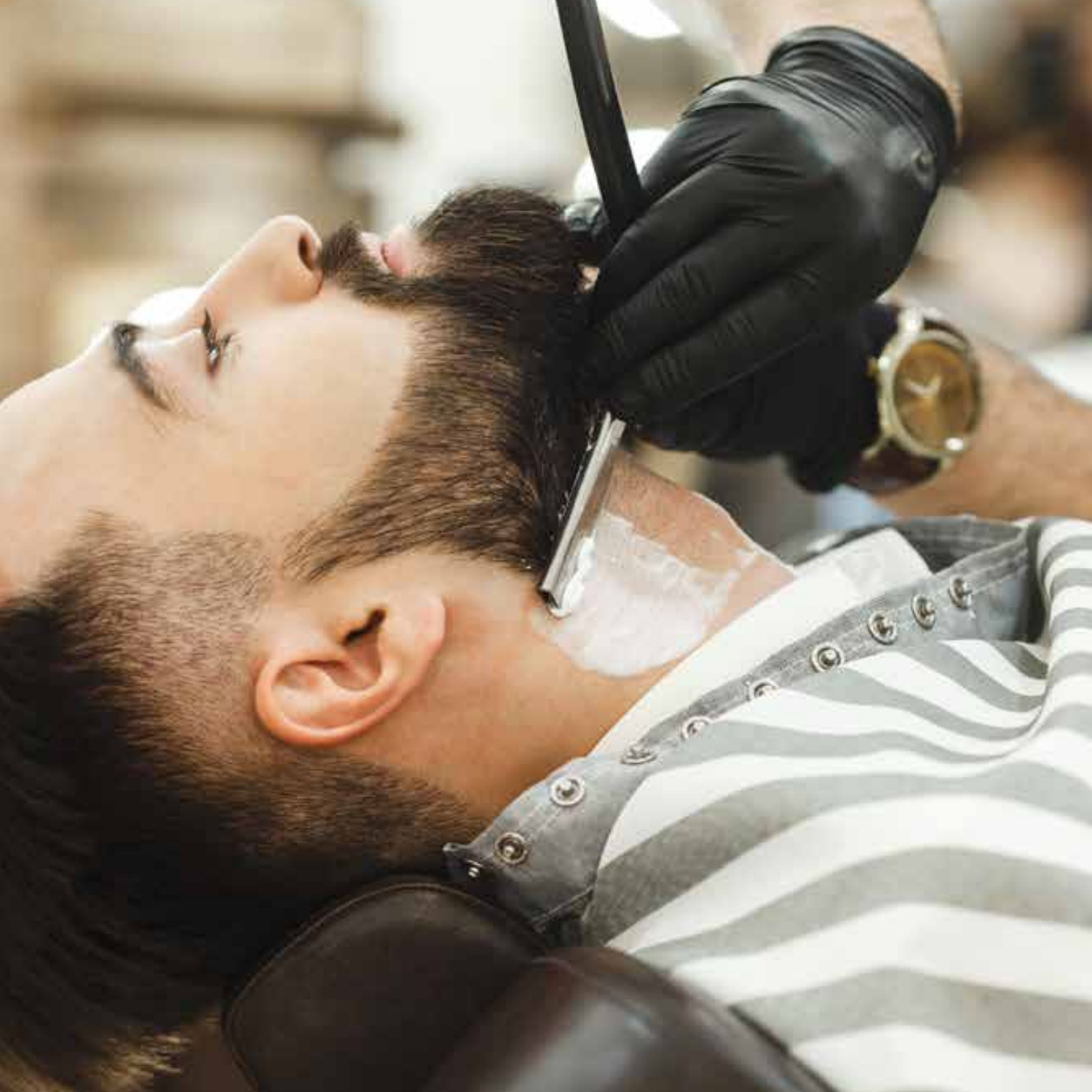# FOR THE LEGENDARY GENTLEMAN

### **PACKAGES**

| <b>THE DIRECTOR</b><br>Haircut and finish & traditional wet shave, hot towel & advanced derma-care treatment<br>The ultimate grooming experience, shampoo and conditioning, scalp massage, haircut and finish<br>followed by the traditional wet shave-swathed in steaming hot towels using a variety of advanced                       | 1.400 |
|-----------------------------------------------------------------------------------------------------------------------------------------------------------------------------------------------------------------------------------------------------------------------------------------------------------------------------------------|-------|
| derma-care products.                                                                                                                                                                                                                                                                                                                    |       |
| <b>THE LEGEND</b><br>Haircut and finish & traditional wet shave, hot towel & express derma-care treatment<br>The legendary grooming experience, shampoo and conditioning, scalp massage, haircut and finish<br>followed by the traditional wet shave - swathed in steaming hot towels using a variety of<br>Gentlemen's Tonic products. | 1.400 |
| <b>HAIRCUT</b><br>Your hair is cleansed and conditioned, followed by a scalp massage, a haircut and finish.                                                                                                                                                                                                                             | 585   |
| <b>HAIRCUT &amp; STYLING</b><br>Your hair is cleansed and conditioned, followed by a scalp massage, a creative / artistic haircut,<br>a stylish blowdry to finish off your bespoke style.                                                                                                                                               | 750   |
| <b>CLIPPER CUT</b><br>Clippers are ideal for shaping and designing the hair, and are used to shave your hair to your required<br>length.                                                                                                                                                                                                | 350   |
| <b>TRADITIONAL WET SHAVE</b><br>For the ultimate in shaving experience, discover being wet-shaved by our expert barber and<br>swathed in steaming hot towels, using Gentlemen's Tonics' award-winning products.                                                                                                                         | 400   |
| <b>PREP TREATMENT &amp; TRADITIONAL WET SHAVE</b><br>Your face is cleansed, toned, soothed and hydrated in preparation for our ultimate wet shave. Using                                                                                                                                                                                | 700   |

the finest ingredients from Gentlemen's Tonic, your face is shaved and swathed in steaming hot towels.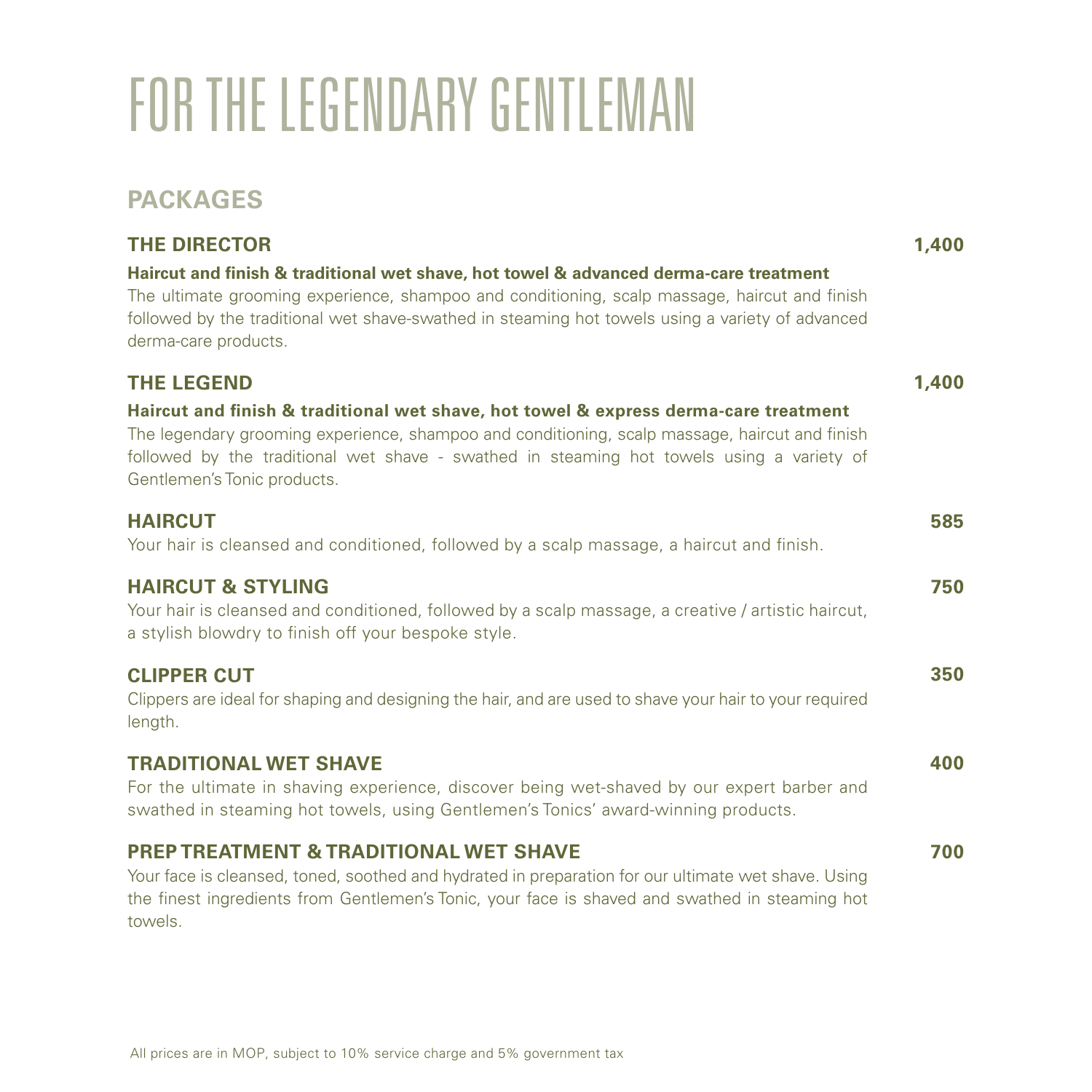| <b>BEARD TRIM</b><br>After a consultation with the barber, your beard is groomed and trimmed using classic barbering<br>methods – and groomed with the finest Gentlemen's Tonic beard products. | 300   |
|-------------------------------------------------------------------------------------------------------------------------------------------------------------------------------------------------|-------|
| <b>BOY'S CUT (2TO 12 YEARS)</b><br>Our barbers are highly qualified and experienced in cutting children's hair in a calming environment<br>equipped with child seats and cartoons if needed.    | 350   |
| <b>FATHER AND SON HAIRCUT &amp; STYLING</b><br>Perfect for those weekend mornings: you enjoy a complimentary 'Bloody Mary' while your son<br>watches cartoons.                                  | 1.000 |
| <b>RAZOR HEAD SHAVE</b><br>Your head is prepped and shaved using a cut throat razor. A hot towel cleanse and moisturiser will<br>be used leaving your head smoothed and refreshed.              | 450   |
| <b>BEARD DESIGN</b><br>Have your beard designed and shaped using various techniques to create a traditional or modern<br>style.                                                                 | 480   |
| <b>HAIR RELAXING TREATMENT</b><br>A treatment that straightens and relaxes the hair and it is suitable for thick, course and afro hair<br>types.                                                | 900   |
| <b>CAMO COLOUR (GREY AWAY)</b><br>This is a custom grey camouflage colour service that takes approx. 20 minutes.                                                                                | 650   |
| <b>RE-GROWTH COLOUR</b><br>Colour is applied to the root area in order to match the existing colour of the hair.                                                                                | 750   |
| <b>FULL HEAD PERMANENT COLOUR</b><br>This colour gives 100% coverage and grows out with your normal hair growth.                                                                                | 900   |
| <b>SEMI-PERMANENT COLOUR</b><br>This colour gives adequate coverage that normally lasts between 4 to 6 weeks, depending on the<br>frequency of washing the hair.                                | 650   |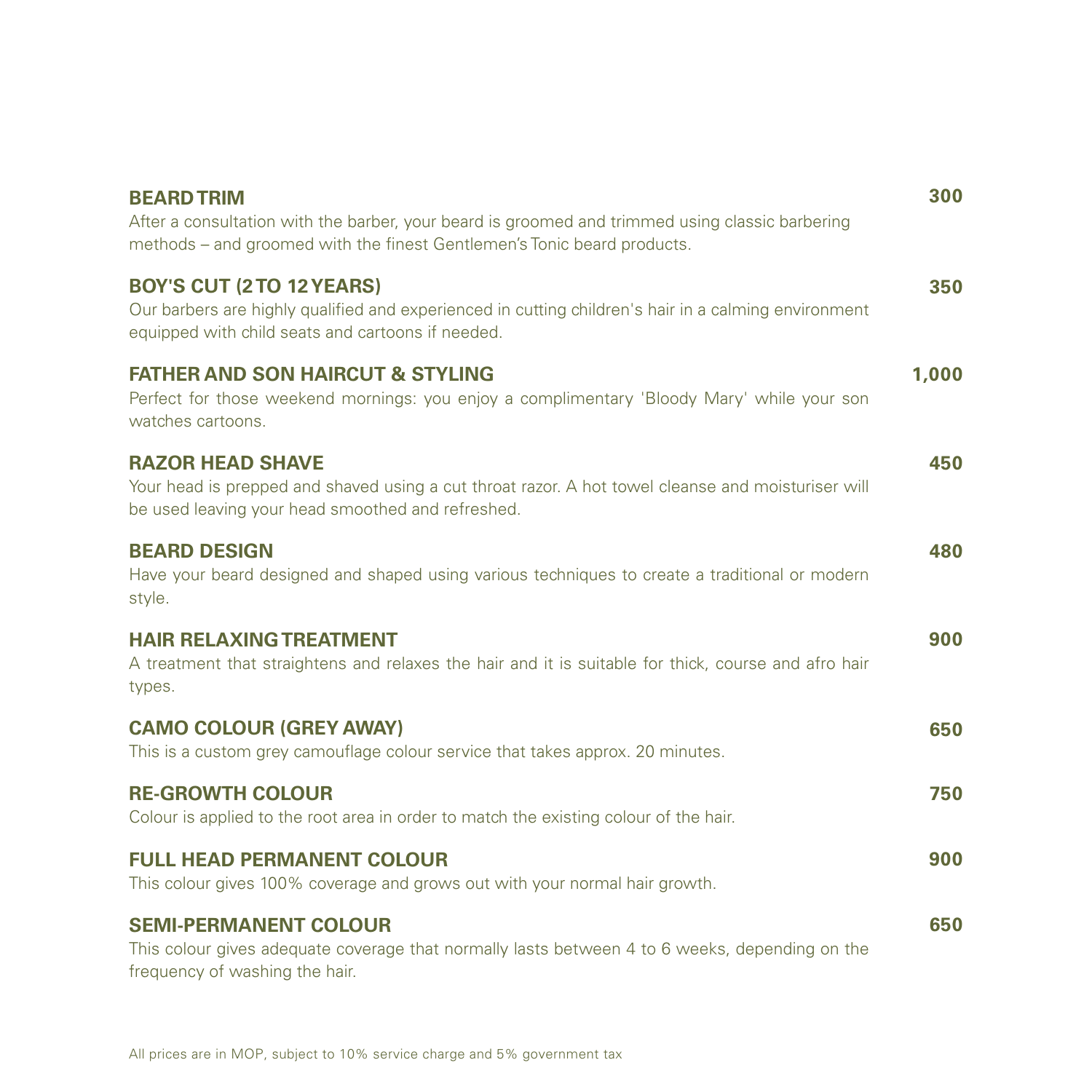# FOR LEGENDARY LADIES

#### **CONSULTATION**

**If you are looking for some hair-inspiration, chat with one of our senior team members to help you decide on a new-look.**

### **PACKAGES**

#### **THE ONE AND ONLY**

#### **Creative hair cut, neck and shoulder massage blowwave and styling to your personal desire:**

Your hair will be cleansed and conditioned using one of the worlds most advanced hair care products, followed by a head and neck massage, the client will then have an artistic haircut by our senior stylist, followed by the choice of styling options to create the most fabulous desired hairstyle.

#### **THE SUPER STAR (13 TO 19 YEARS)**

#### **Creative hair cut & bespoke blowwave and finish to your personal desire**

Your hair will be cleansed and conditioned with the most advanced hair care products in the world. Your hair will be cut by one of the salons senior stylists, creating an artistic personalised look just for you. The stylist will then style your hair to your desired look.

#### **LITTLE ANGELS (2 TO 12 YEARS)**

#### **The most beautiful trim or cut for the little angel, followed by a blowwave or dry off**

Your hair will be cleansed and conditioned using one of the best haircare products in the world. After that the senior stylist will trim / cut your hair and then blowwave or dry-off your hair to your preference.

#### **WASH & BLOW DRY Short / Medium / Long Hair**

Your hair is cleansed and conditioned using one of the best hair care products in the world, followed by a relaxing head massage. The stylist will then apply a styling lotion and style your hair to your personal preference.

**450**

 **900**

#### **450 / 500 / 550**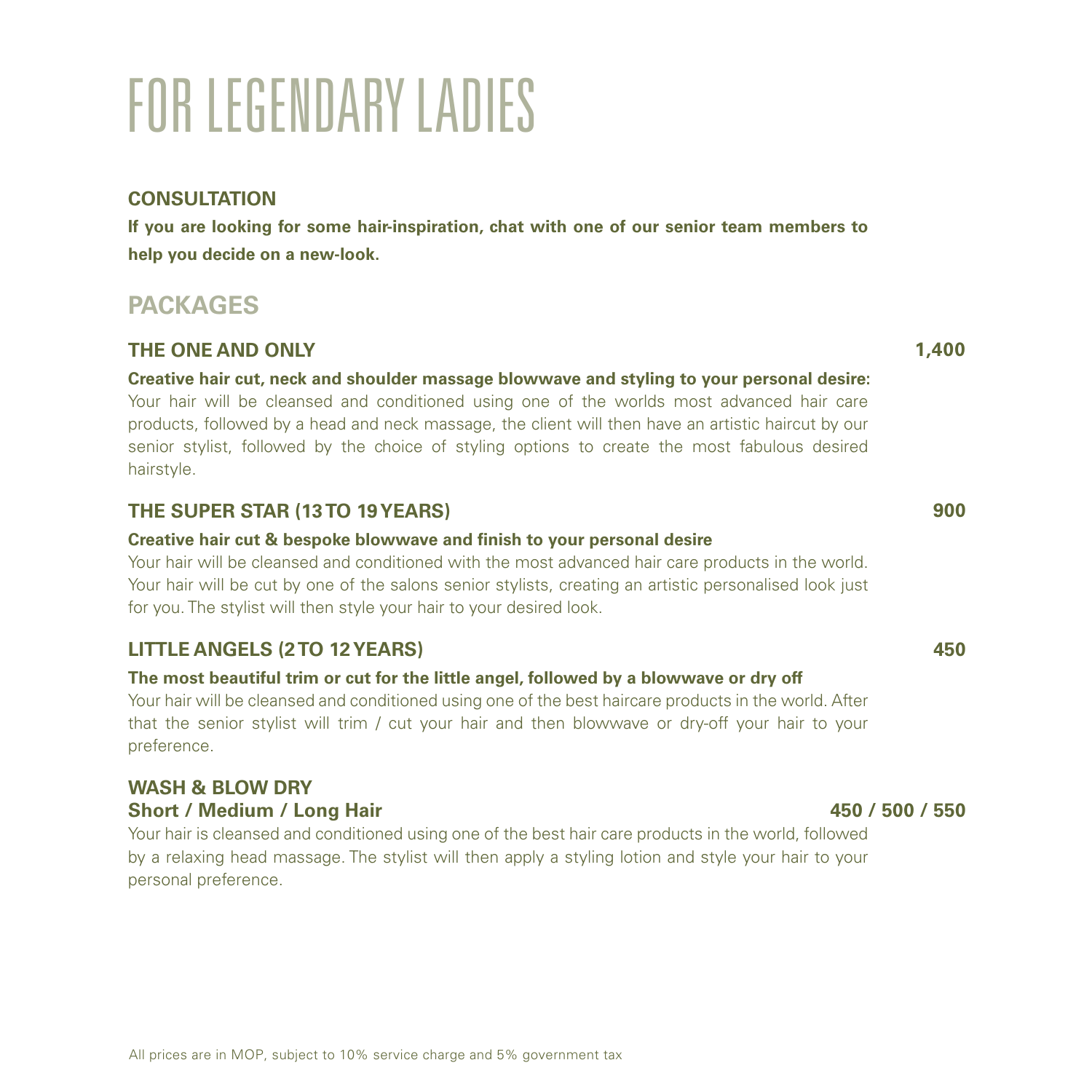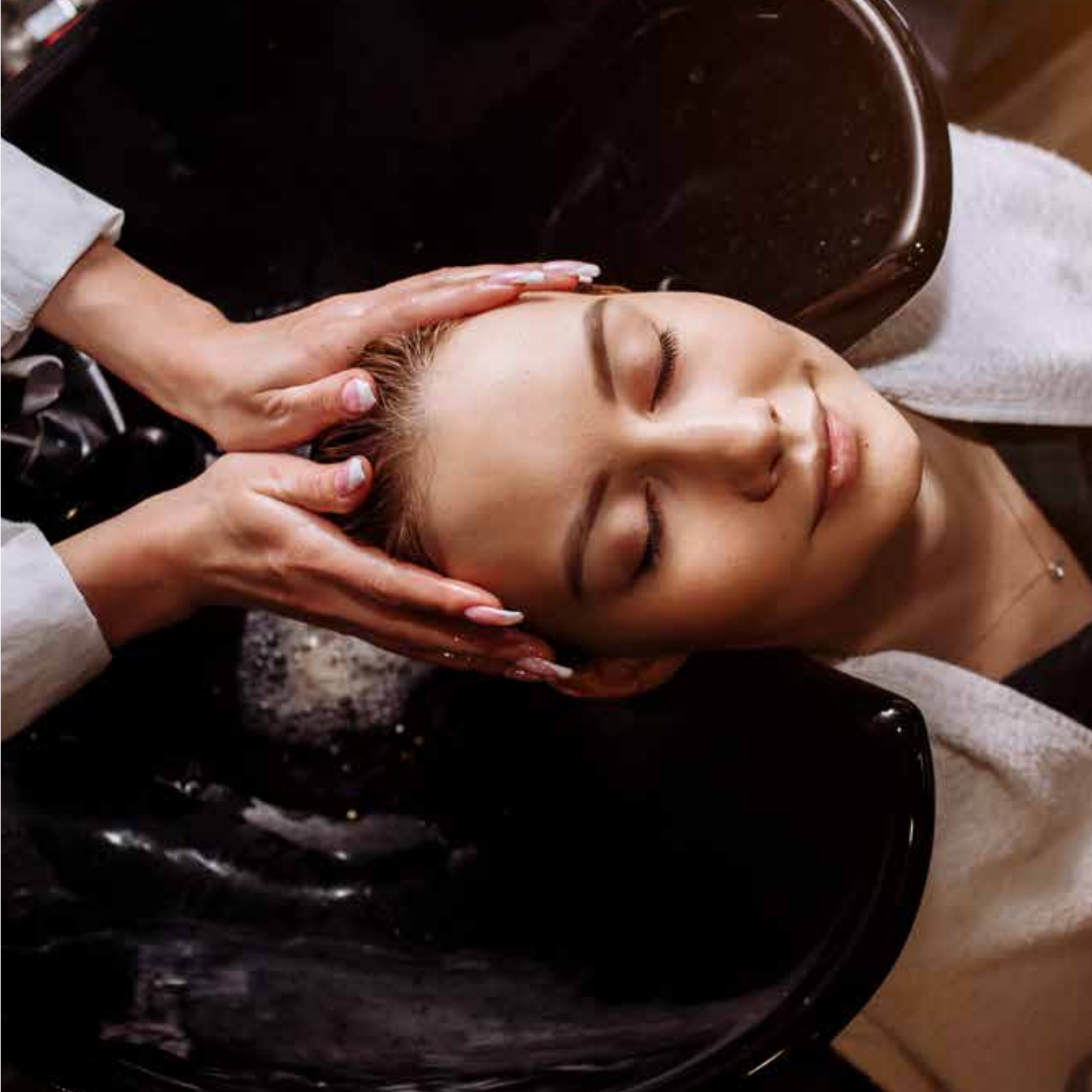## COLOUR SERVICES

### **FOILS:**

After consultation between the senior stylist and the client, the stylist will perform a choice of weaving or slicing, wrapping the hair section in foil creating a multitoned layer of colouring.

| <b>REGROWTH FOILS</b><br>Half head / Full head regrowth highlights                                                                                                                                                                                                                                                                                                                | 1,400 / 1,800         |
|-----------------------------------------------------------------------------------------------------------------------------------------------------------------------------------------------------------------------------------------------------------------------------------------------------------------------------------------------------------------------------------|-----------------------|
| <b>FULL HEAD FOILS</b><br><b>Short / Medium / Long</b>                                                                                                                                                                                                                                                                                                                            | 2,800 / 3,200 / 3,600 |
| PERMANENT COLOUR                                                                                                                                                                                                                                                                                                                                                                  |                       |
| <b>RE-GROWTH PERMANENT COLOUR</b><br>Colour is applied to the root area in order to match the existing colour.                                                                                                                                                                                                                                                                    | 1,000                 |
| <b>FULL HEAD PERMANENT COLOUR</b><br>This colour gives 100% coverage and grows out with your normal hair growth.<br><b>Short / Medium / Long Hair</b>                                                                                                                                                                                                                             | 1,000 / 1,100 / 1,200 |
| <b>SEMI-PERMANENT COLOUR</b><br>This colour gives minimum coverage that normally lasts between 4 to 6 weeks.<br><b>Short / Medium / Long Hair</b>                                                                                                                                                                                                                                 | 900 / 1,000 / 1,100   |
| <b>BALAYAGE OR OMBRE HAIR COLOUR (FOR WOMEN ONLY)</b><br>A free hand or foil method to create a gentle fade of colour from the middle to tips of your hair, using<br>patches of colour to create depth and frame the face.                                                                                                                                                        | From 2.800 to 3.600   |
| <b>KERATIN STRAIGHTENING TREATMENT</b><br>Keratin hair straightening treatments are meant to mostly or partially eliminate hair frizz and straighten<br>curls and waves. This can be performed on all types of hair, whether natural or chemically treated<br>(bleached, highlighted, coloured, permed, relaxed or previously straightened). Results usually last for 3<br>months | From 2.800 to 3.600   |
| <b>HAIR MOISTURE TREATMENTS (IN-SALON)</b><br>Your hair will be cleansed and a moisturizing masque will be applied using one the best product ranges<br>in the world, you will sit back and enjoy a head massage, and then placed under a hood dryer for the<br>masque to absorb into the hair structure. You will return to the basin and have it rinsed off.                    | 600                   |
| <b>VIP ROOM</b>                                                                                                                                                                                                                                                                                                                                                                   | 250 / per hour        |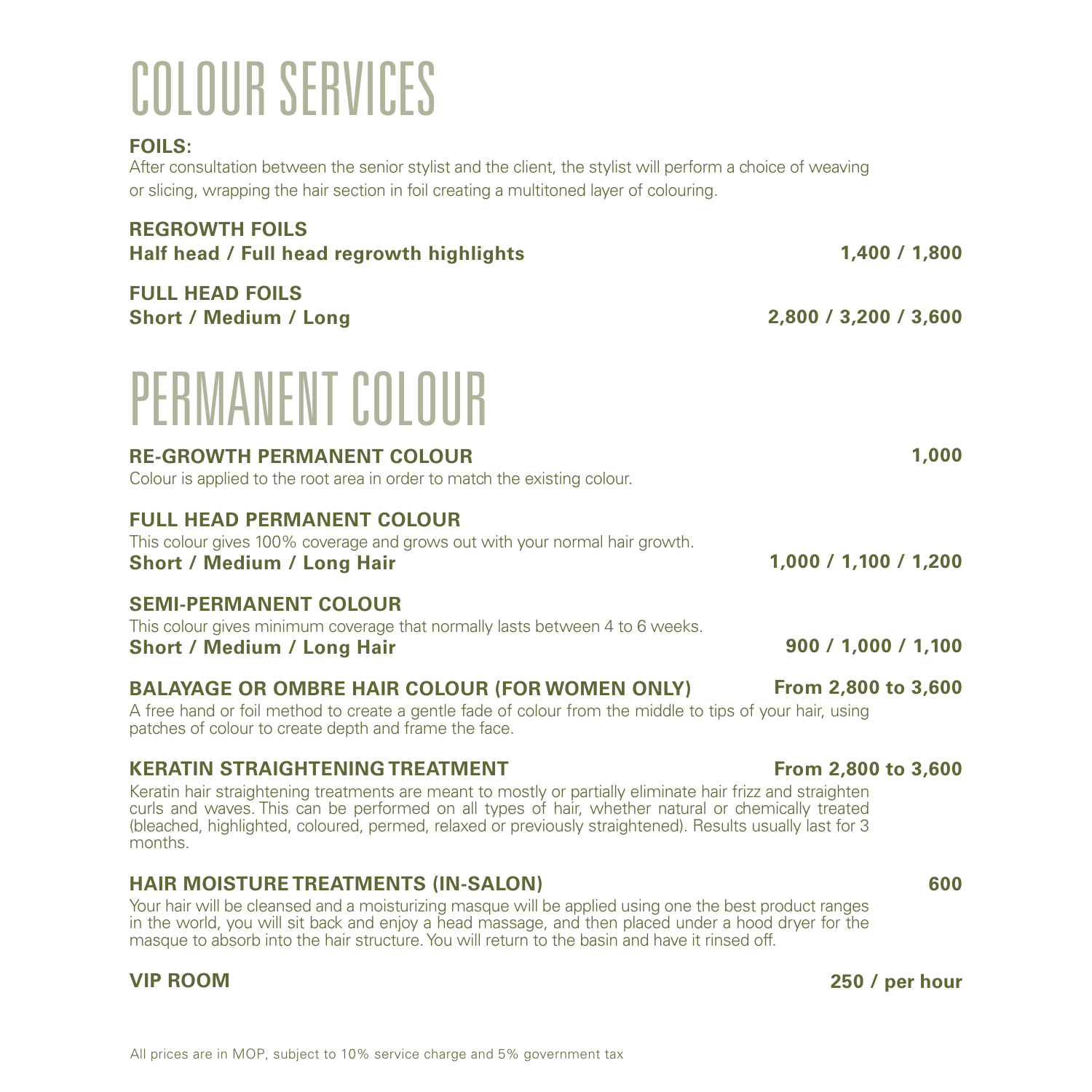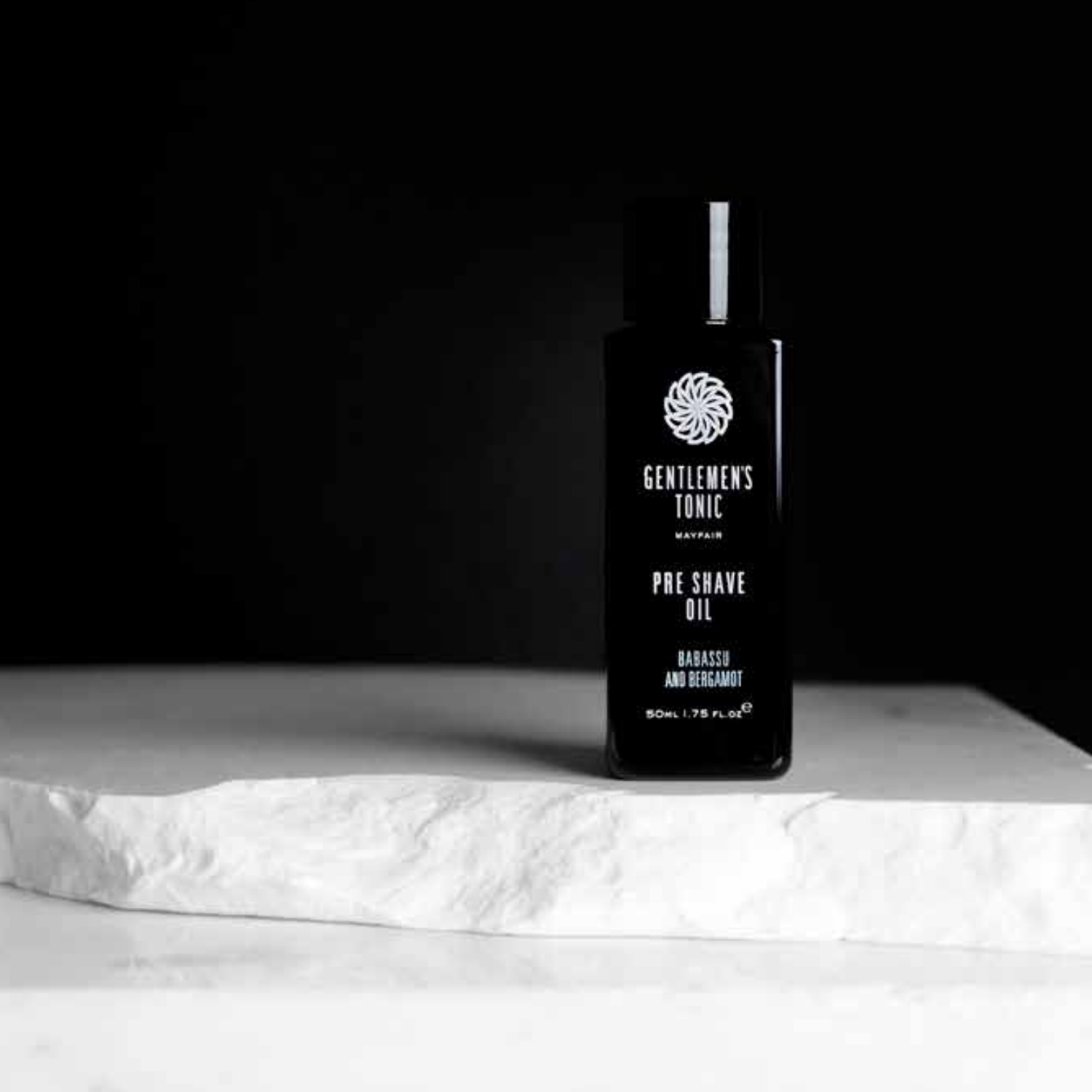# TERMS & CONDITIONS

#### ADVANCED BOOKINGS

We highly recommend booking your treatment in advance to ensure that your preferred time and service is available.

#### CANCELLATION POLICY

Please allow three hours' notice of cancellation to avoid charges. Any cancellations within three hours will incur a 100% charge.

#### GIFT CARDS

Gift cards are available at Gentlemen's Tonic, providing the ideal gift for friends and loved ones.

#### SALON ARRIVAL

We recommend you arrive at Gentlemen's Tonic reception five minutes prior to your appointment. This allows us to welcome you and have a brief discussion with you about your service.

#### FIRST TIME GUEST

All first time guests receiving grooming treatments at Gentlemen's Tonic are required to complete a consultation card before their treatment.

#### AGE REQUIREMENT

The minimum age requirement for those receiving salon services is 2 years old.

#### HEALTH CONDITIONS

When making your reservation, please advise us of any health conditions, allergies, or injuries which could affect your service.

#### CLEANLINESS

In keeping with our commitment to cleanliness, safety and hygiene, our equipment is sterilised and sanitised after every service and treatment.

#### LOSS OR DAMAGE

We regret that we cannot be responsible for any loss or damage of personal articles. For the protection of your clothing, we ask that you wear the cape provided.

#### ACCIDENTS OR INJURIES

The Grand Lisboa Palace shall not be liable for any accidents or injury suffered by any guest.

#### REFUND POLICY

Unopened retail products can be exchanged within 10 days of purchase, if presented with the original receipt. No cash or credit card refunds will be processed.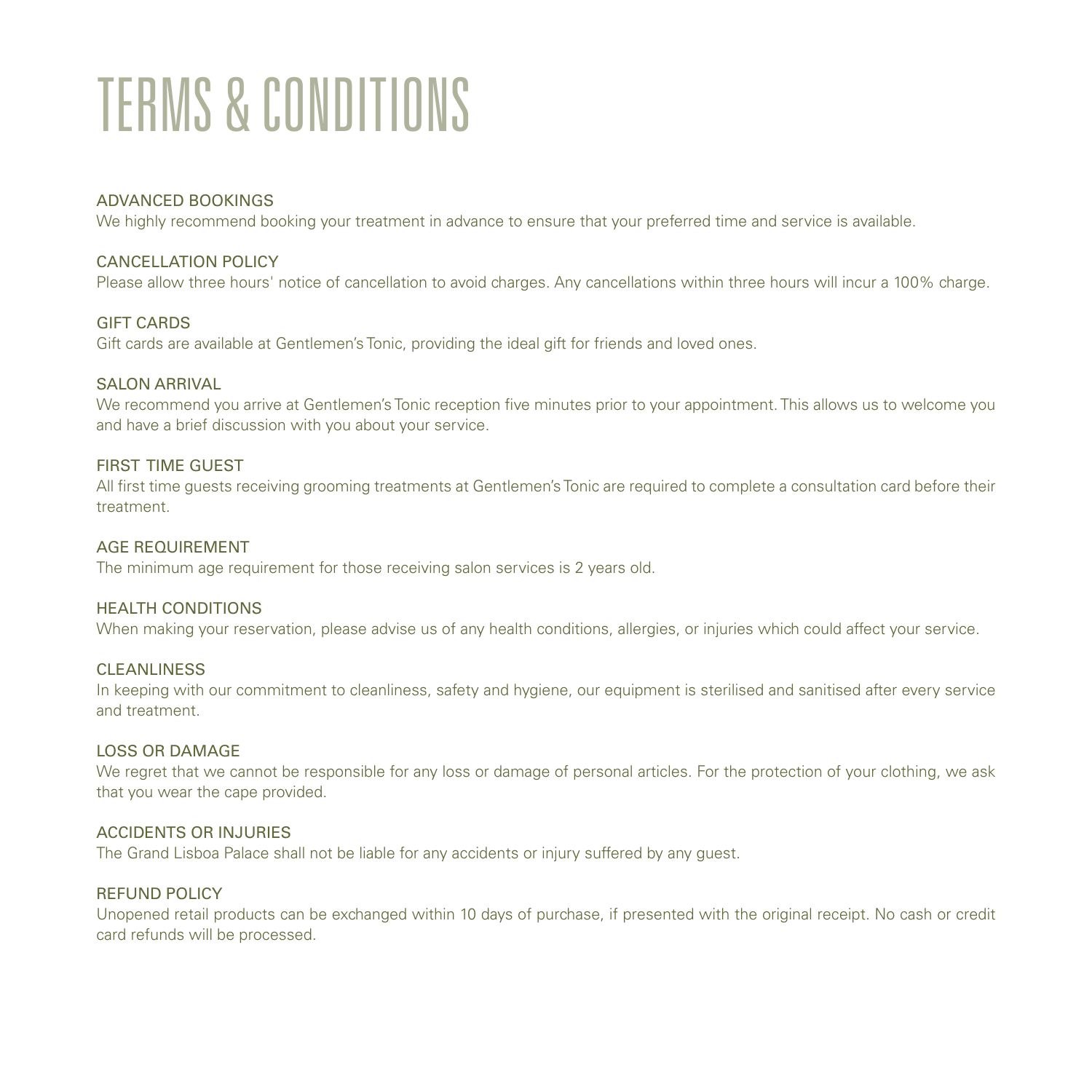# BABASSU & BERGAMOT PRODUCT PRICE LIST

### 巴巴蘇佛手柑 - 價目表

| 日用洗髮水<br><b>Daily Shampoo</b>             | 250ml<br>500ml | 260<br>880 | 壓力疏解身體乳<br><b>Body Lotion</b>                                                                                 | 500ml | 595   |
|-------------------------------------------|----------------|------------|---------------------------------------------------------------------------------------------------------------|-------|-------|
| 蛋白護髮素<br><b>Protein Conditioner</b>       | 250ml<br>500ml | 520<br>880 | 歐洲佛手柑精油潔手液<br><b>Hand Wash</b>                                                                                | 500ml | 400   |
| 輕柔沐浴露<br><b>Gentle Body Wash</b>          | 250ml<br>500ml | 490<br>850 | 中强度定型髮蠟<br><b>Structure: Hair Styling</b>                                                                     | 85ml  | 240   |
| 泡沫洗面奶<br><b>Foaming Facial Cleanser</b>   |                | 275        | 中度定型髮蠟<br><b>Grooming Cream: Hair Styling</b>                                                                 | 85ml  | 240   |
| 深層潔面磨砂<br><b>Exfoliating Facial Scrub</b> |                | 275        | 中度定型髮蠟<br><b>Pomade: Hair Styling</b>                                                                         | 85ml  | 240   |
| 預刮油<br><b>Pre Shave Oil</b>               | 30ml           | 350        | 中度定型髮蠟<br><b>Matte Paste: Hair Styling</b>                                                                    | 85ml  | 240   |
| 經典刮鬍膏<br><b>Classic Shave Cream</b>       | 100ml          | 250        | 刮鬍禮盒套裝 Shave Gift Set<br>Pre-Shave Oil, Traditional Shave Cream,                                              |       | 1.750 |
| 傳統刮鬍膏<br><b>Traditional Shave Cream</b>   | 125ml          | 350        | Savile Row Brush, Soothing Aftershave Balm<br>極致禮盒套裝 Ultimate Gift Set                                        |       | 2.995 |
| 鬚後舒緩霜<br><b>Soothing Aftershave Balm</b>  | 100ml          | 400        | Mayfair Brush, Razor amd Stand, Pre-shave Oil,<br><b>Traditional Shave Cream, Soothing A/S Balm</b>           |       |       |
| 日間保濕霜<br><b>Daily Moisturiser</b>         | 100ml          | 400        | 洗浴禮品盒 Shower Gift Set<br><b>Shampoo, Conditioner, Body Wash</b>                                               |       | 795   |
| 保濕護手霜<br><b>Moisturising Hand Balm</b>    | 250ml<br>500ml | 225<br>595 | 臉部護理禮品盒 Face Gift Set<br><b>Exfoliating Facial Scrub, Daily Foaming Cleanser,</b><br><b>Daily Moisturiser</b> |       | 895   |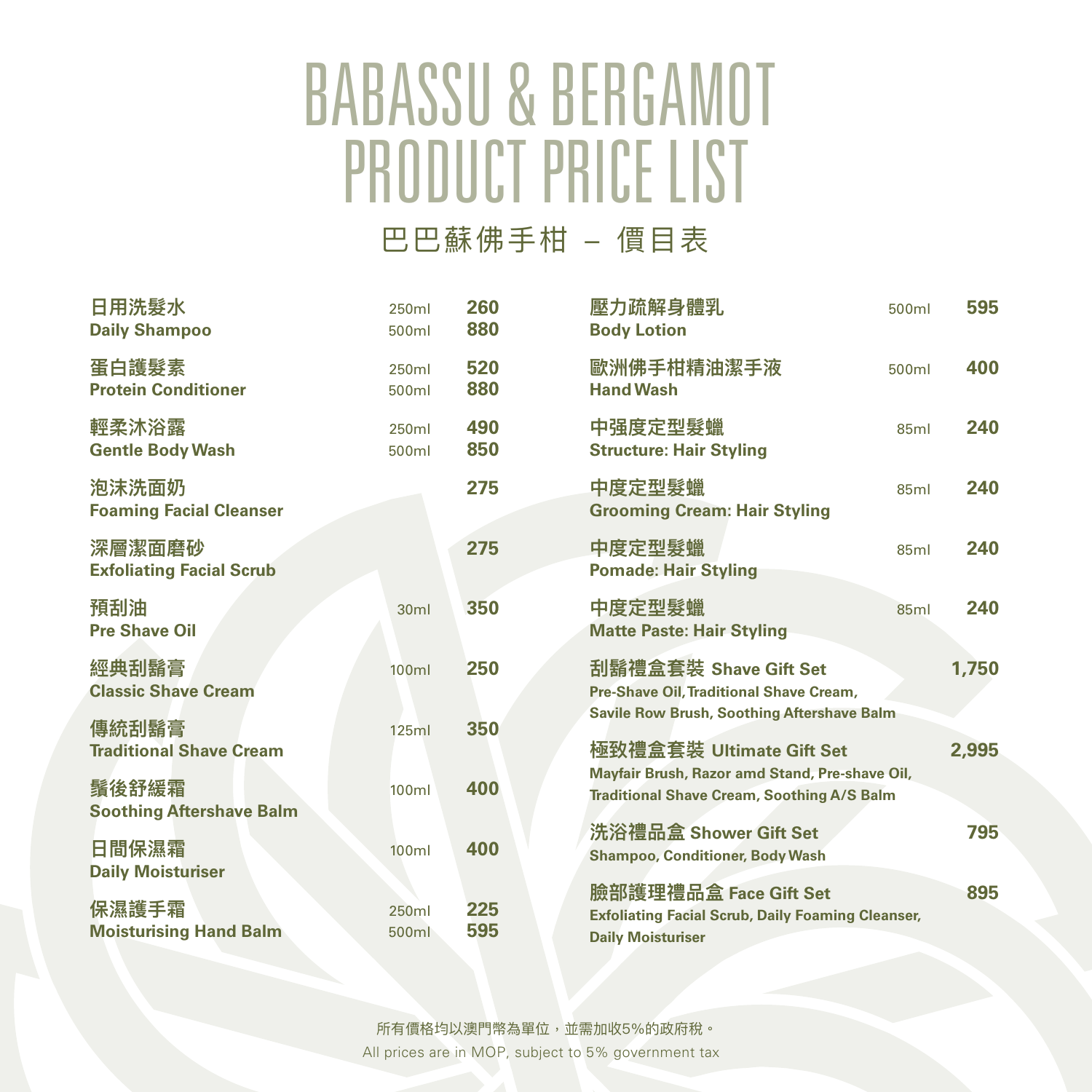### PRODUCT PRICE LIST 價目表

| 旅行必備 GT Travel Essentials<br>50ml Daily Shampoo, 50ml Body Wash,<br>50ml Classic Shave Cream, 50ml Daily Moisturiser |                  | 465   | 薩維爾刮鬍刷 Savile Row Brush<br>Ebony / Horn / Ivory                  | 900            |
|----------------------------------------------------------------------------------------------------------------------|------------------|-------|------------------------------------------------------------------|----------------|
| 滋養保濕霜<br><b>Power Packed Nourishing Moisturiser</b>                                                                  | 100ml            | 1,200 | GT 刮鬍刀座<br><b>GT Razor Stand</b>                                 | 440            |
| 水潤清新潔面乳<br><b>Hydro Fresh Cream Cleanser</b>                                                                         | 100ml            | 595   | GT 刮鬍刷架<br><b>GT Brush Stand</b>                                 | 295            |
| 男士亮肌精華<br><b>Brightening Serum</b>                                                                                   | 30 <sub>ml</sub> | 1,700 | 薩維爾刮鬍組<br><b>Savile Row Set - FUSION</b><br>Ebony / Horn / Ivory | 2,695          |
| 多肽精華液<br><b>Hero Peptide Serum</b>                                                                                   | 30ml             | 1,795 | 薩維爾刮鬍刀<br><b>Savile Row Razor - FUSION</b>                       | 1,350          |
| 煥發眼霜<br><b>Revitalise Eye Cream</b>                                                                                  | 30ml             | 1,250 | Ebony / Horn / Ivory<br>古龍水 Eau de Toilette                      | 1,095<br>100ml |
| 凝時精華<br><b>Time Control Solution</b>                                                                                 | 30ml             | 1,350 | <b>JUNZ / HONOS / SINSA</b>                                      |                |
| 煥膚潔面凝膠<br><b>Invigorating Gel Cleanser</b>                                                                           | 100ml            | 725   |                                                                  |                |
| 梅菲爾刮鬍組合 Mayfair Set<br>Ebony / Horn / Chrome                                                                         |                  | 2,350 |                                                                  |                |
| 薩維爾刮鬍組合 Savile Row Set<br>Ebony / Horn / Ivory                                                                       |                  | 2,350 |                                                                  |                |
| 薩維爾刮鬍刀 Savile Row Razor<br>Ebony / Horn / Ivory                                                                      |                  | 900   |                                                                  |                |

All prices are in MOP, subject to 5% government tax 所有價格均以澳門幣為單位,並需加收5%的政府稅。